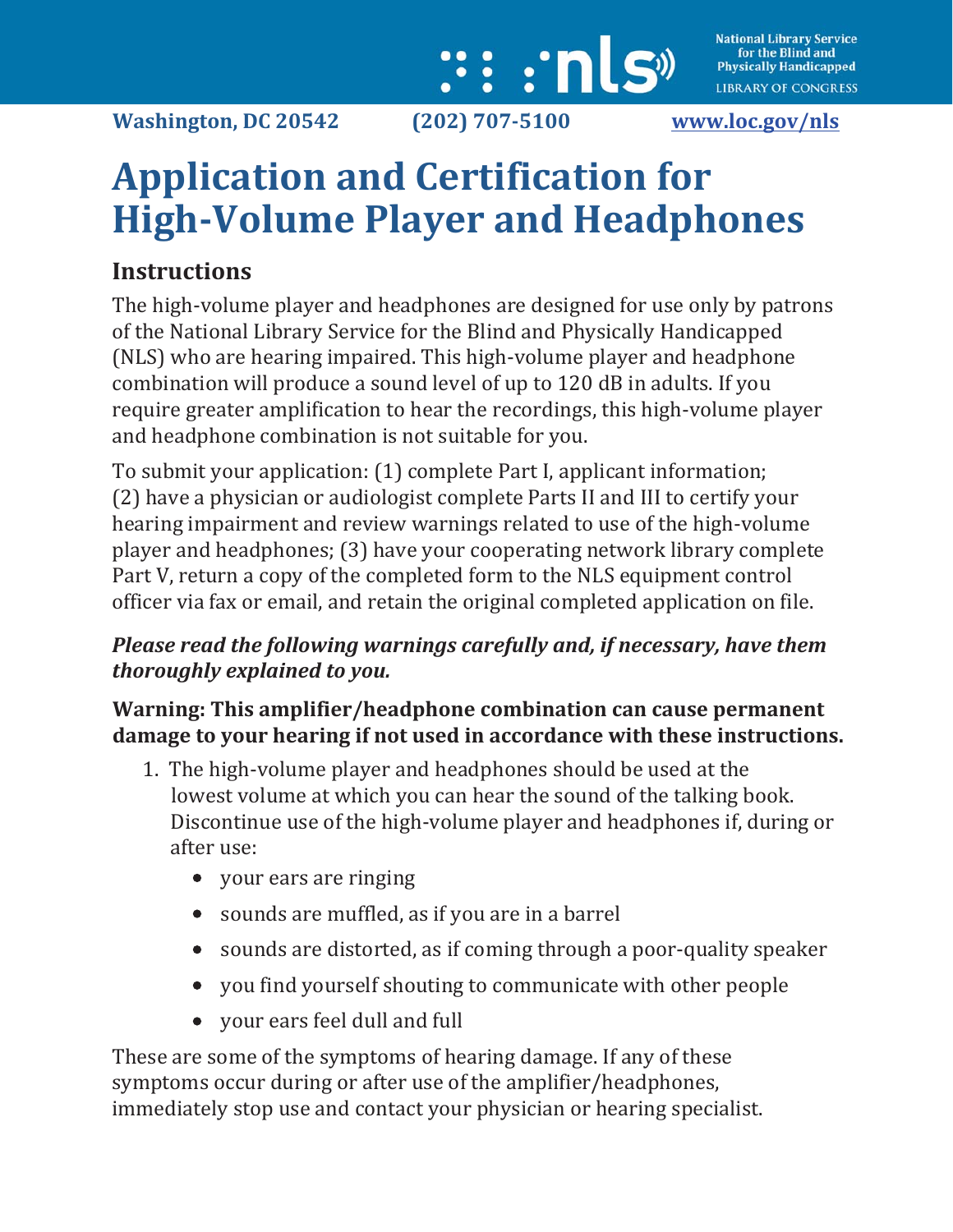2. Do not use any other headphones with this player; other headphones may produce excess sound that can further damage your hearing.

#### **Special warning for patrons under eighteen (18) years old**

The high-volume player and headphones will produce a sound level up to 120 dB. However, the effective amplitude of the device is affected by the size of the ear canal. In users under age eighteen (18), the device may produce amplitude above 120 dB that may result in permanent damage to hearing. Users under the age of eighteen must have a physician review the application and certify the equipment is suitable for the individual to use.

#### **Special warning for caregivers of adult patrons**

Setting the volume too high may result in permanent damage to hearing. Each time the high-volume player and headphones are used, set the player at the lowest volume and increase the volume gradually until the user can hear. After a reading session, periodically check to ensure the user is not experiencing any of the symptoms of hearing loss as listed above.

#### **Medical examination and certification**

All patrons applying for the high-volume player and headphones must be certified as hearing impaired by a physician or audiologist. Because continuing physical development can change the extent of hearing loss, users under age eighteen must have a medical examination and be certified to receive the equipment by a physician or audiologist (see above).

For older hearing-impaired individuals, routine use of the high-volume player and headphones is less likely to cause further loss of hearing. Also, the individual's loss of hearing may be accompanied by other conditions for which the individual receives attention. Therefore, a specific medical examination by a physician for use of the high-volume player and headphones is in the individual's best health interest, but it is not required. The user may receive the device with certification of hearing loss by a physician or licensed audiologist and the user's waiver of a medical evaluation.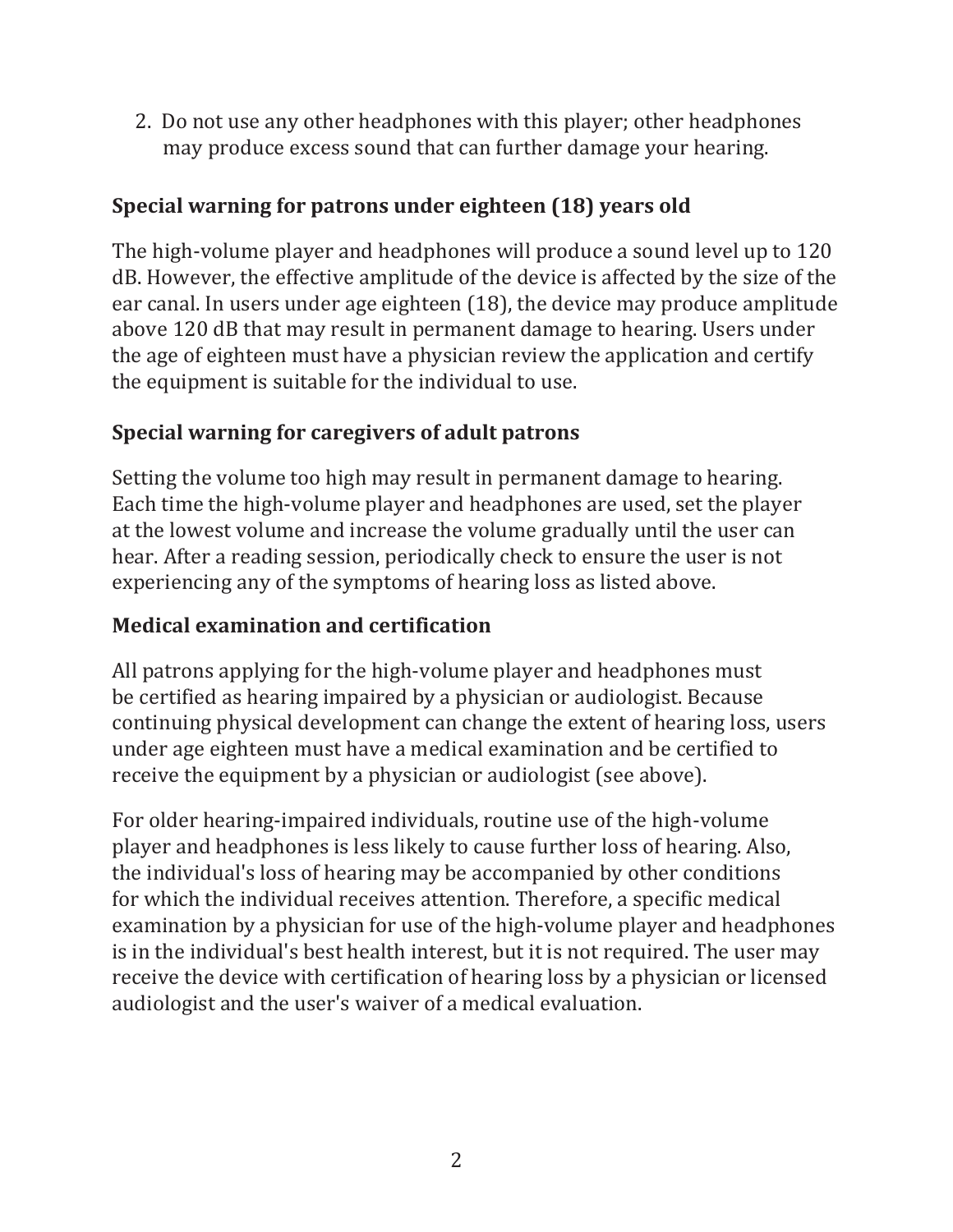## **Application and Certification for High-Volume Player and Headphones Please print or type**

| Name (Last)<br>(Initial)<br>(First)<br>Street address<br>City<br><b>State</b><br><b>ZIP</b><br>Email<br>Telephone<br>Part II: Certification of Hearing Impairment by physician or audiologist<br>(required)<br>Name (Last)<br>(Initial)<br>(First)<br>Street address                                                            |                                   |  |  |  |  |
|---------------------------------------------------------------------------------------------------------------------------------------------------------------------------------------------------------------------------------------------------------------------------------------------------------------------------------|-----------------------------------|--|--|--|--|
|                                                                                                                                                                                                                                                                                                                                 |                                   |  |  |  |  |
|                                                                                                                                                                                                                                                                                                                                 |                                   |  |  |  |  |
|                                                                                                                                                                                                                                                                                                                                 |                                   |  |  |  |  |
|                                                                                                                                                                                                                                                                                                                                 |                                   |  |  |  |  |
|                                                                                                                                                                                                                                                                                                                                 |                                   |  |  |  |  |
|                                                                                                                                                                                                                                                                                                                                 |                                   |  |  |  |  |
|                                                                                                                                                                                                                                                                                                                                 |                                   |  |  |  |  |
| <b>State</b><br><b>ZIP</b><br>City                                                                                                                                                                                                                                                                                              |                                   |  |  |  |  |
| Email<br>Telephone                                                                                                                                                                                                                                                                                                              |                                   |  |  |  |  |
| Date<br>Signature                                                                                                                                                                                                                                                                                                               |                                   |  |  |  |  |
| Part III: Physician or audiologist approval of use                                                                                                                                                                                                                                                                              |                                   |  |  |  |  |
| I,                                                                                                                                                                                                                                                                                                                              | , certify that I have conducted a |  |  |  |  |
| medical evaluation, reviewed the application and warnings with<br>patient                                                                                                                                                                                                                                                       |                                   |  |  |  |  |
| and certify this patient may benefit from the high-volume player and<br>headphones provided by the National Library Service for the Blind and<br>Physically Handicapped (NLS) for use in hearing recorded materials provided<br>by NLS. I have advised the patient of the written warnings supplied within<br>this application. |                                   |  |  |  |  |
| Physician/Audiologist:                                                                                                                                                                                                                                                                                                          |                                   |  |  |  |  |
| Date<br>Signature                                                                                                                                                                                                                                                                                                               |                                   |  |  |  |  |
| Hospital/Practice<br>the control of the control of the control of the control of the control of                                                                                                                                                                                                                                 |                                   |  |  |  |  |
| Telephone<br>Email                                                                                                                                                                                                                                                                                                              |                                   |  |  |  |  |